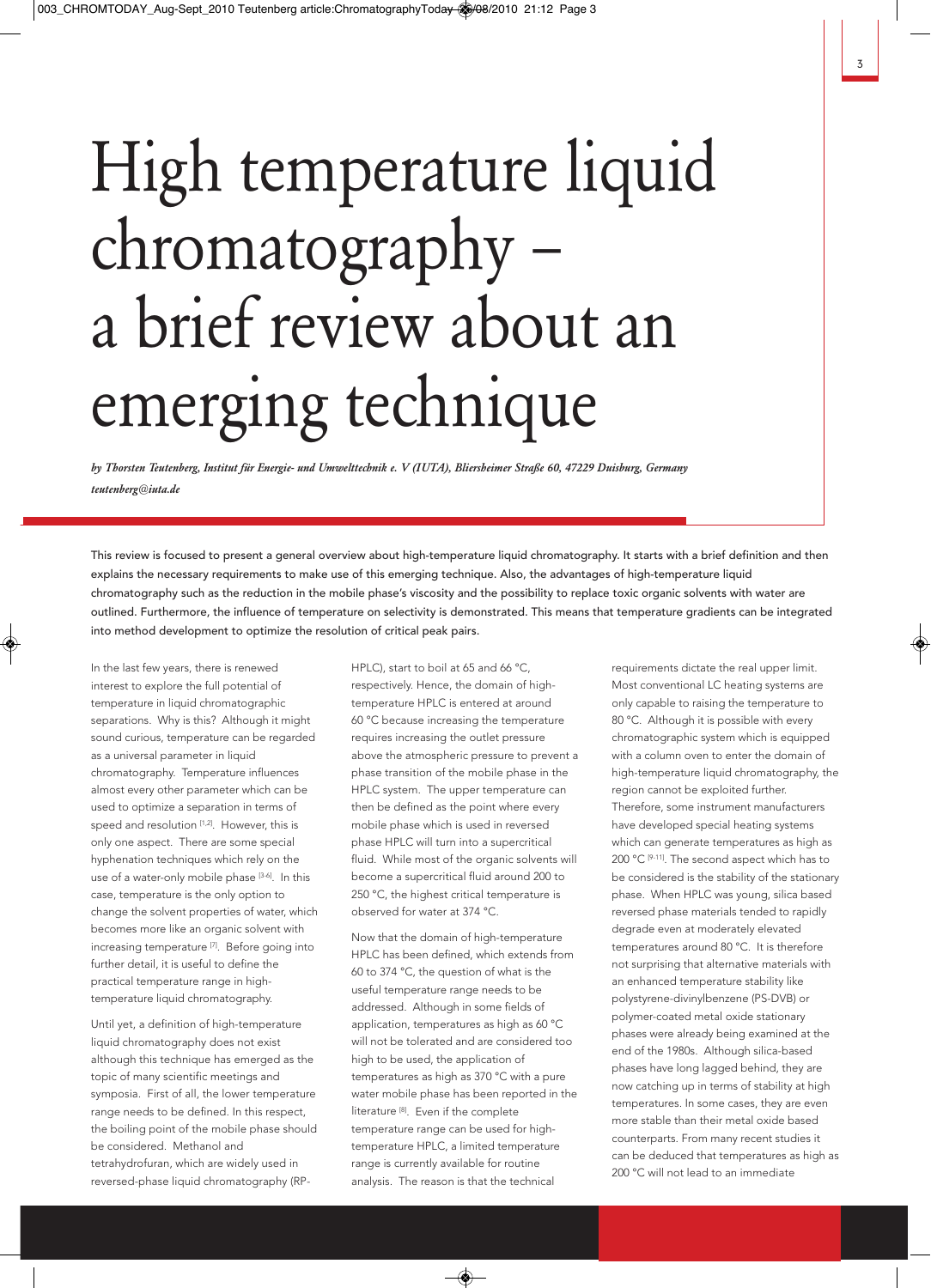collapse of the column and some columns can be used over a reasonably long time without total degradation [12, 13]. It can be summarized that although the domain of high-temperature liquid chromatography potentially extends up to 374 °C, the useful temperature range for routine analysis is currently limited to approximately 200 °C. This is quite reasonable because specially designed heating systems as well as suitable stationary phases both generating and withstanding these temperatures are now commercially available.

It is useful to have defined what can be understood of high-temperature HPLC, but now the question has to be addressed why is it beneficial to increase temperature?

First of all I would like to discuss the influence of temperature on efficiency and speed. This is based on the van-Deemter equation, which should be known to every chromatographer and can be written as:

$$
H_u = A + \frac{B}{u} + C \cdot u \qquad \text{Equation 1}
$$

Here, the height equivalent to a theoretical plate Hu (HETP) depends on three terms, which are the band broadening due to Eddy diffusion (A-term), longitudinal diffusion (Bterm) and the resistance to mass transfer between and within the mobile and stationary phases (C-term) and the mobile phase flow rate u. While the A-term can be regarded not to depend on temperature, the remaining B and C-term are both temperature-dependent. This is because the B-term is directly proportional to the diffusion coefficient D<sub>M</sub>, which is also a function of temperature.

$$
B \propto D_M
$$
 Equation 2  

$$
C \propto \frac{1}{D_M}
$$
 Equation 3

From a purely theoretical standpoint, the goal is always to minimize band broadening and thus minimizing H by adjusting the flow rate of the mobile phase to the optimum linear velocity. At velocities higher and lower than the optimum linear velocity there is an increase of H. However, when the temperature is increased, the profile of this curve changes. At elevated temperatures, the minimum of the Hu-curve is shifted to higher linear velocities. In addition, there is a much flatter increase of H at flow rates higher than the optimum. This means that if a separation is carried out at a mobile phase flow rate which is much higher than the optimum flow rate, the loss of



*Figure 1. Viscosities of the binary mixture methanol (1) – water (2) at different temperatures. Additional data can be found in reference [15].*

efficiency at higher temperatures is less pronounced than at lower temperatures. The net benefit of operating HPLC columns at higher temperatures therefore is that the operator has not to worry so much about the flow rate as long as it is higher than the optimum linear velocity. However, it needs to be stressed that there is no absolute increase in the efficiency, because it is not possible to lower the minimum of the van-Deemter curve [14].

Another advantage of increasing the temperature is that the viscosity maximum of the mobile phase can be significantly reduced [15].

When a solvent gradient is applied, often a huge pressure maximum is observed. Every practitioner will have noticed that mixtures consisting of water and methanol are much more troublesome than the corresponding mixtures of water and acetonitrile at ambient temperature. However, by steadily increasing the temperature, this pressure maximum can be totally avoided as is shown in Figure 1.

The decrease of the mobile phase's viscosity at higher temperatures is also linked with the possibility to significantly speed up a chromatographic separation. In order to evaluate the effect of temperature on the theoretical gain in speed, we have to take a closer look at the diffusion coefficient  $D_M$  of the solute in the mobile phase. According to Wilke and Chang, the diffusion coefficient can be written as:

$$
D_M = 7.4 \times 10^{-8} \frac{\sqrt{\Psi_2 M_2}}{\eta V_1^{0.6}} T
$$
 Equation 4

where  $T$  is the absolute temperature,  $M_2$  is the molecular weight of the solvent. V<sup>1</sup> is the molar volume of the solute and n is the viscosity of the mobile phase.  $\Psi_2$  is the association factor for the solvent, which is

generally assumed to be 1 for non-polar solvents, 1.9 for methanol and 2.6 for water [16]. If it is assumed that the molar volume of the solute is not influenced by temperature, the diffusion coefficient is directly proportional to the temperature and inversely proportional to the viscosity of the mobile phase, which is also a function of temperature. Remember that for liquids, the viscosity will always decrease as the temperature is increased. It can now be derived that at least theoretically, a tremendous gain in speed might be achieved when the temperature is increased up to 250 °C. The highest "speed" factors result if a solvent system consisting of water and isopropanol is considered. Then – at least theoretically – it would be possible to decrease the time for a separation which is carried out at 25 °C by the factor of 50 when the separation is carried out at 250 °C [15]. So while there is no absolute increase in the efficiency when the temperature is increased, temperature can be used to dramatically increase the speed of a separation.

The question remains how temperature can be incorporated into method development?

In principal, the effect of temperature on retention can be described by the van't Hoff equation, which can be written as:

$$
\ln k = -\frac{\Delta H}{R} \cdot \frac{1}{T} + \frac{\Delta S}{R} + \ln \beta \quad \text{Equation 5}
$$

Here, ΔH is the enthalpy of transfer of the solute from the mobile into the stationary phase, ΔS is the entropy of transfer of the solute from the mobile into the stationary phase, R is the ideal gas constant and  $\beta$  is the volume phase ratio of the stationary and mobile phase. At least theoretically, for most analytes a plot of the natural logarithm against the inverse absolute temperature (ln k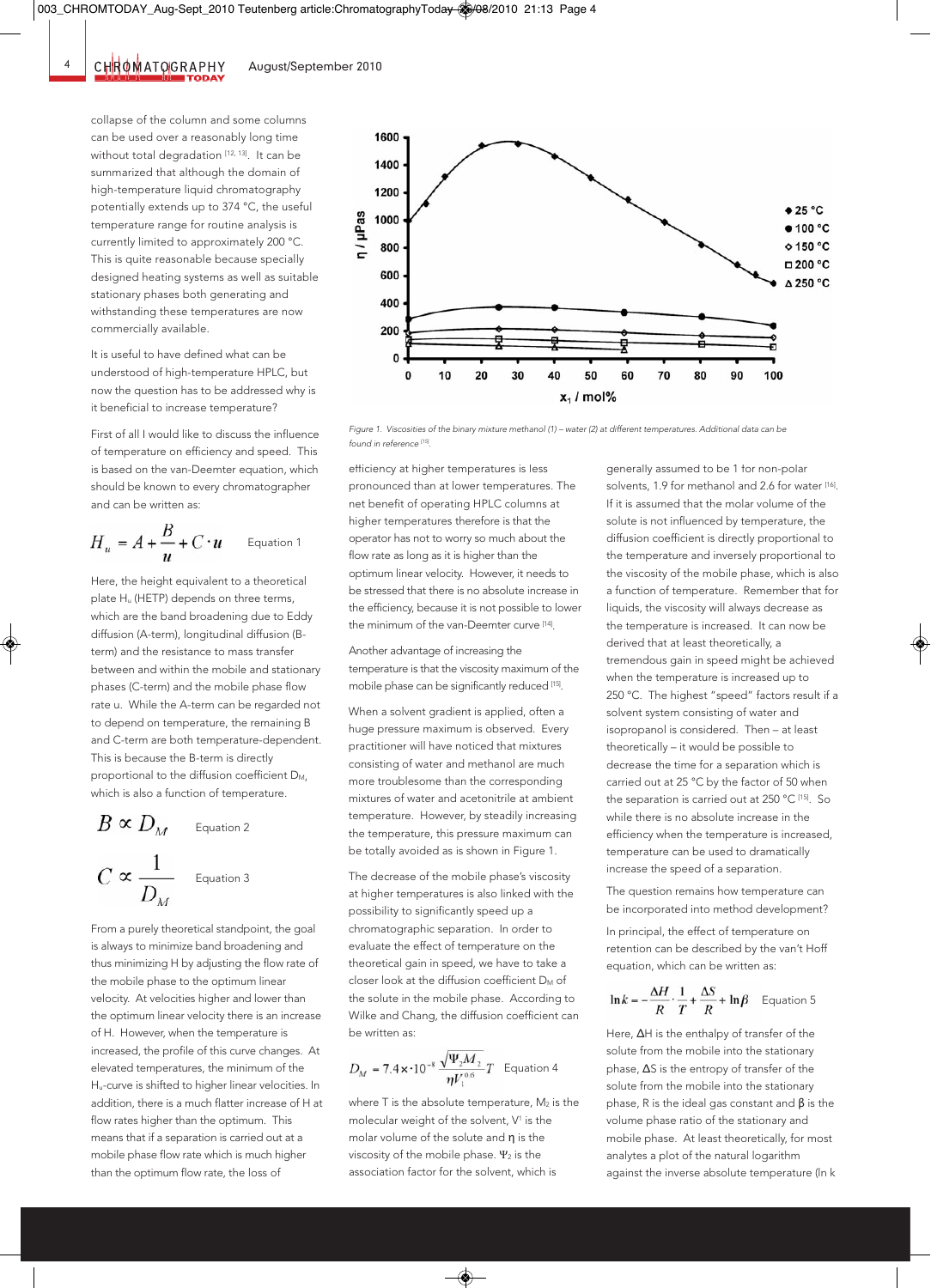versus 1/T) yields a straight line. In reversed phase HPLC, as the temperature is increased, retention will usually decrease [2,14]. Since the selectivity of the separation also depends on retention as is shown in Equation 6, temperature can be actively used to change the selectivity of the phase system and hence optimize resolution.

$$
\alpha = \frac{k_2}{k_1} \qquad \text{Equation 6}
$$

A very nice example to demonstrate the potential of optimising resolution and analysis time has been given by Giegold et al. [1]. In Figure 2, an optimized separation of a mixture containing sulfonamides and trimethoprim is shown using a simultaneous temperature and solvent gradient. Neither the isothermal separation at 70 °C nor the isothermal separation at 90 °C were successful to achieve both a fast analysis time and a high resolution (data not shown here). In the case of the lower temperature, the last peak pair was not fully resolved while at the higher temperature, a co-elution of the first peaks was observed. In order to optimize the separation, a temperature gradient from 70 to 90 °C was performed simultaneously to solvent gradient programming. This example clearly shows that temperature is a powerful tool to adjust the selectivity and can be complementary to solvent gradient programming. Although this optimization was done by trial and error, work is currently carried out in the author's own laboratory to implement temperature programming in commercially available software designed for structured method development. With this tool, which will be incorporated into the DryLab® software (Molnar Institut, Berlin), the user will be able to use temperature programming in reversed phase HPLC to optimize chromatographic methods.

Although it was stated 30 years ago that temperature programming should yield the same results as solvent programming, solvent gradient elution is by far the most often used mode for method optimisation in HPLC. However, there are some special hyphenation techniques which could play an ever greater role in the near future. These comprise isotope ratio monitoring mass spectrometry (IRMS) [3,17] or the direct gustatory evaluation of separated species by a human being known as LC taste® [18]. This system uses the advantage of separation based on hightemperature HPLC and combines it with an in vivo detection of taste active compounds by a sensory tester or sensory panel. While for IRMS any addition of carbon to the mobile phase is strictly forbidden, LC taste® allows the use of mobile phase additives which are non-toxic and can be swallowed by a human being. Both techniques heavily depend on temperature programming. Here, the effect of decreasing the polarity of the mobile phase by increasing the temperature is exploited  $[7]$ . Hence, temperature programming is not only a concomitant tool to influence the selectivity of a separation, but it is detrimental if solvent programming cannot be used.

A final comment should be made to the heating system and the instrumental requirements. As was also outlined above, the heating system should be able to generate temperatures as high as 200 °C. A very important prerequisite to use high eluent temperatures is that the mobile phase can be adequately preheated to the temperature of the column. Otherwise, a severe band broadening or even peak splitting will be observed, leading to a complete loss of efficiency at higher temperatures. Meanwhile, most ovens are equipped with a device for eluent preheating and thus, the efficiency can be



*Figure 2. Chromatogram of the separation of a sulfonamide mixture and trimethoprim using a simultaneous solvent and temperature gradient on a Zorbax StableBond C-18 column. For experimental information, see reference [1].*



*Figure 3. Modular oven for high-temperature HPLC based on contact heating.*

maintained. However, additional requirements must be met if the oven is used in temperature programmed mode. While air-based ovens might be used successfully for isothermal separations, block heating ovens have a much better heat transfer [19]. In some cases it might be necessary to apply fast temperature ramps of about 20 to 30 °C/min which cannot be achieved with air-based heating systems. An oven which is based on contact heating has recently been introduced to the market and offers the full capability of temperature programming, also including a fast cooldown of the mobile phase after a temperature programme (HT-HPLC 200, SIM Scientific Instruments Manufacturer, see Figure 3). The system is modular and allows for an independent adjustment of the preheating and the column temperature as well as a post column cooling of the eluent. This guarantees that the sensitivity is not compromised if a detector is used which is very sensitive to changes of the eluent's temperature.

A last word should be addressed to the HPLC system. In principal, any HPLC system can be used for high-temperature operation. The only modification is that a back-pressure regulator should be installed behind the column to keep the mobile phase in the liquid state. The highest vapour pressure is observed for the water-methanol system and is around 40 bar when pure methanol is used at 200 °C<sup>[20]</sup>.

#### Conclusion

It can be concluded that temperature has a huge influence on all chromatographic parameters which are used to optimize a